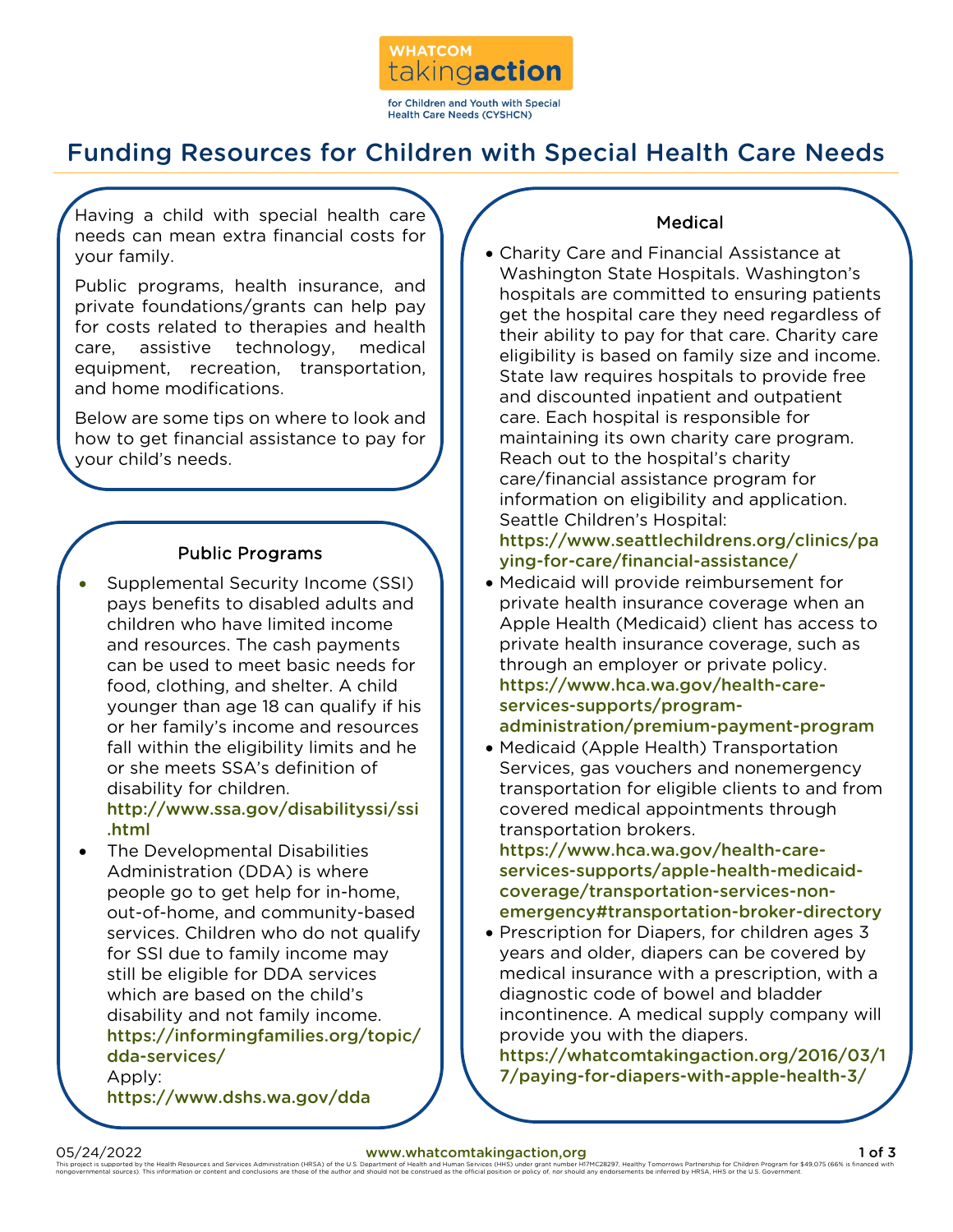

## Other Funding

## **Blue Skies for Children**

http://www.blueskiesforchildren.org/ 2505 Cedarwood Ave. Ste. 5 Bellingham, WA 98225 Office Hours: M-Th, 10:00AM to 4:00PM Phone: (360) 756-6710

## **Al Boe Wheelchair Warehouse/Bellingham Central Lions Club**

https://www.bellinghamcentrallions.org/al-boe-wheelchair-warehouse/ 4141 W Maplewood Bellingham, WA 98226 Phone: (360) 752-5526 (800) 772-1213 TTY (800) 325-0778

Email: wheelchairs@bellinghamcentrallions.org

Mondays & Thursdays, 9-11:30AM

WCW loans durable medical equipment to folk in Northwest Washington. It is a free service, though they gladly accept donations. Equipment loaned includes low vision aids, wheelchairs, power chairs, walkers, crutches, canes, and bedside and bathroom helpers of all kinds. Loans are for three months but may be extended based on need.

# **Ben's Fund – Autism Grant**

## https://www.bensfund.org/

Provide support to children and young adults with autism through financial assistance. This is only for children who have a diagnosis of Autism Spectrum Disorder. It is a \$1000 grant that can be used for your child's services, technology, therapies, camps, equipment, safety/security, etc. Ben's Fund, PO Box 1317 Bellevue, WA 98009 Phone: (206) 957-7708 Ext 188

## **Sisu Children's Fund**

## http://sisuchildrensfund.org/

(360) 671-8766

Email: sisuchildrensfund@gmail.com

A public charity able to give grants directly to needy families in Washington State, with priority to children in Whatcom and Skagit Counties.

• Academic scholarships to a few admirable students each year. To qualify, you must have had a mental or physical disability in the past.

• Financial help to buy medical treatment, equipment, or therapy.